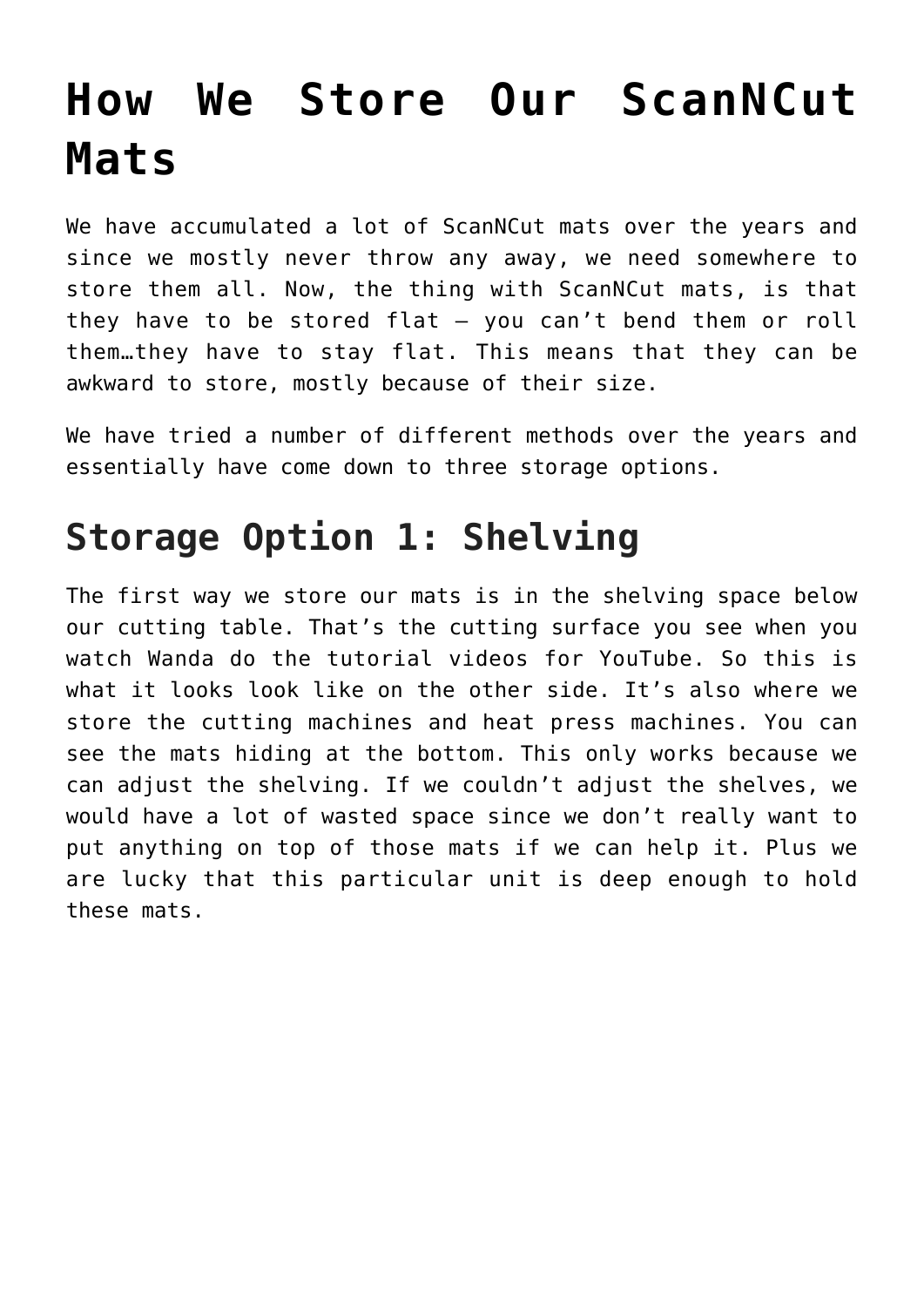

This is what that cutting table looks like. It's a Horn Elements Cutting Table and as far as I can tell it is only available in Australia – try HobbySew or Harvey Norman (and compare prices). The top is big enough for a 24″ x 36″ cutting mat and all of those shelves can be adjusted to different heights. We really like it and have two of them although the first one we bought had a lift top lid which i don't think they make anymore but I actually prefer this second version. (And by the way, we are not affiliated with this company in anyway – just wanted to share what we use.)

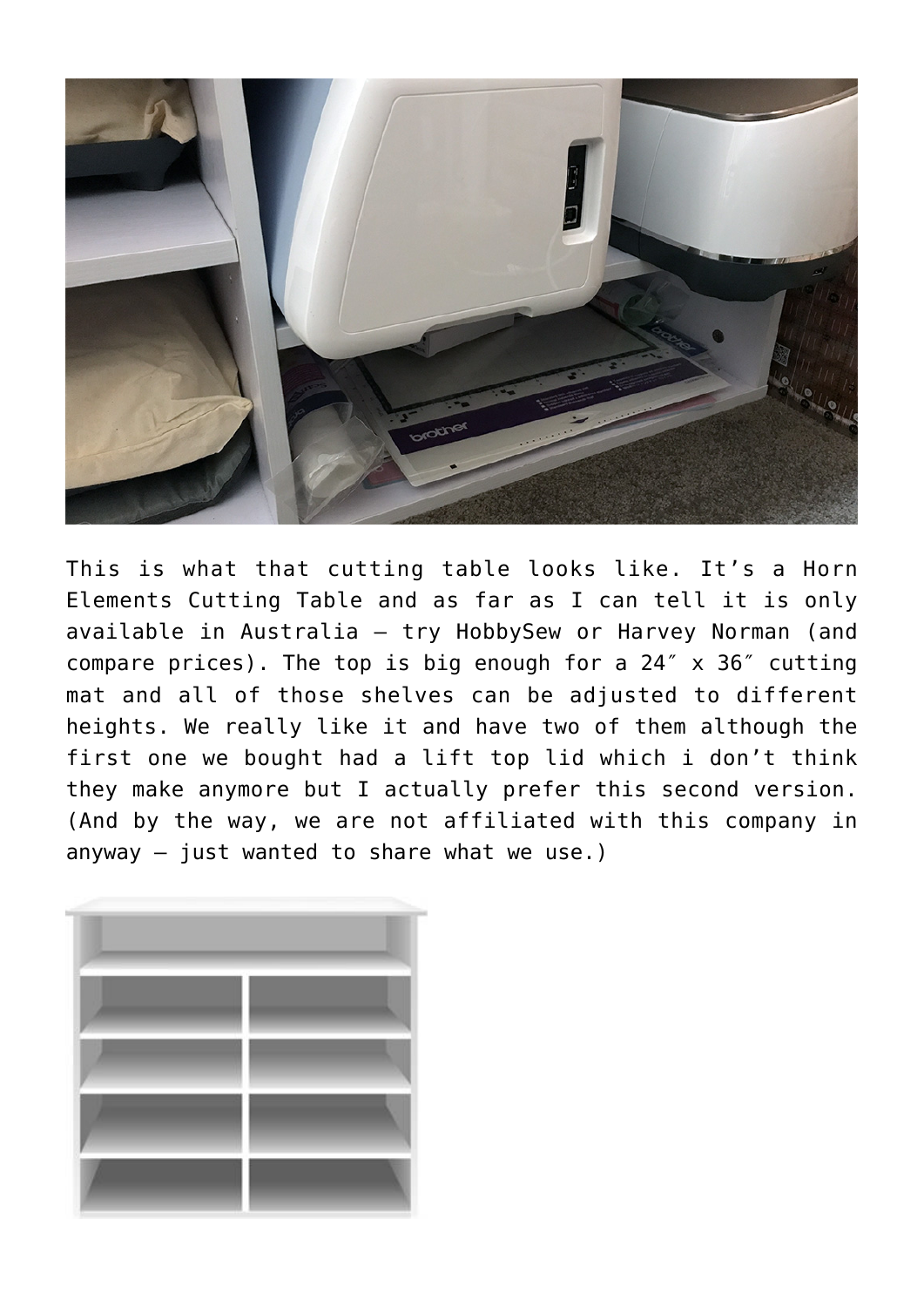## **Storage Option 2: Hanging inside closet door**

The other way we store our mats, is hanging in a closet. We simply purchased some of those adhesive hooks from our local hardware store and stuck one on the inside of the door. We've only got a couple hanging on their at the moment but we've easily had 5 or 6 mats on that hook.

This would have to be my favourite method. They take up little space, they are kept flat and they are easy to retrieve when needed. Plus you can add more than one hook inside a cupboard like this (which is exactly what we did).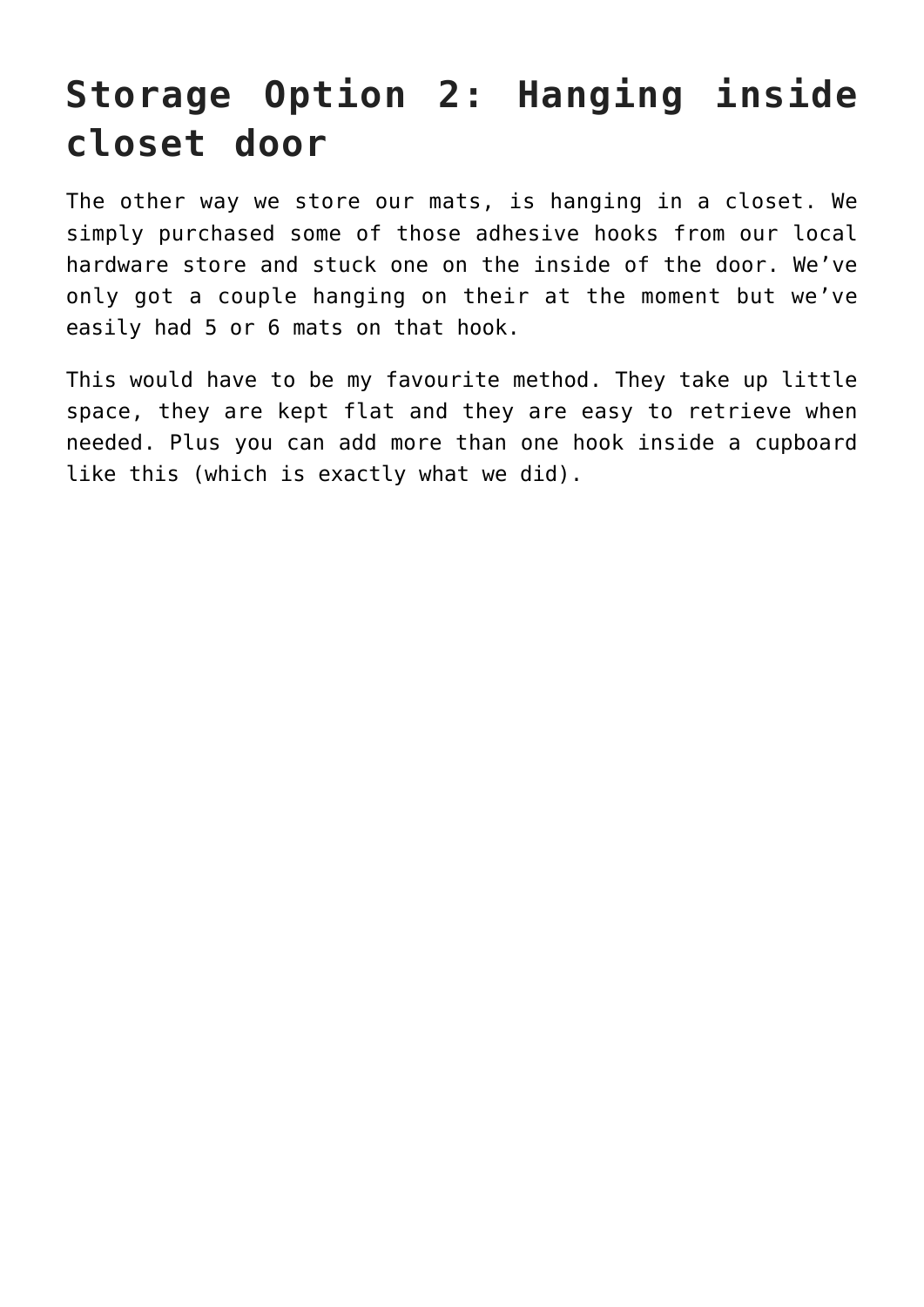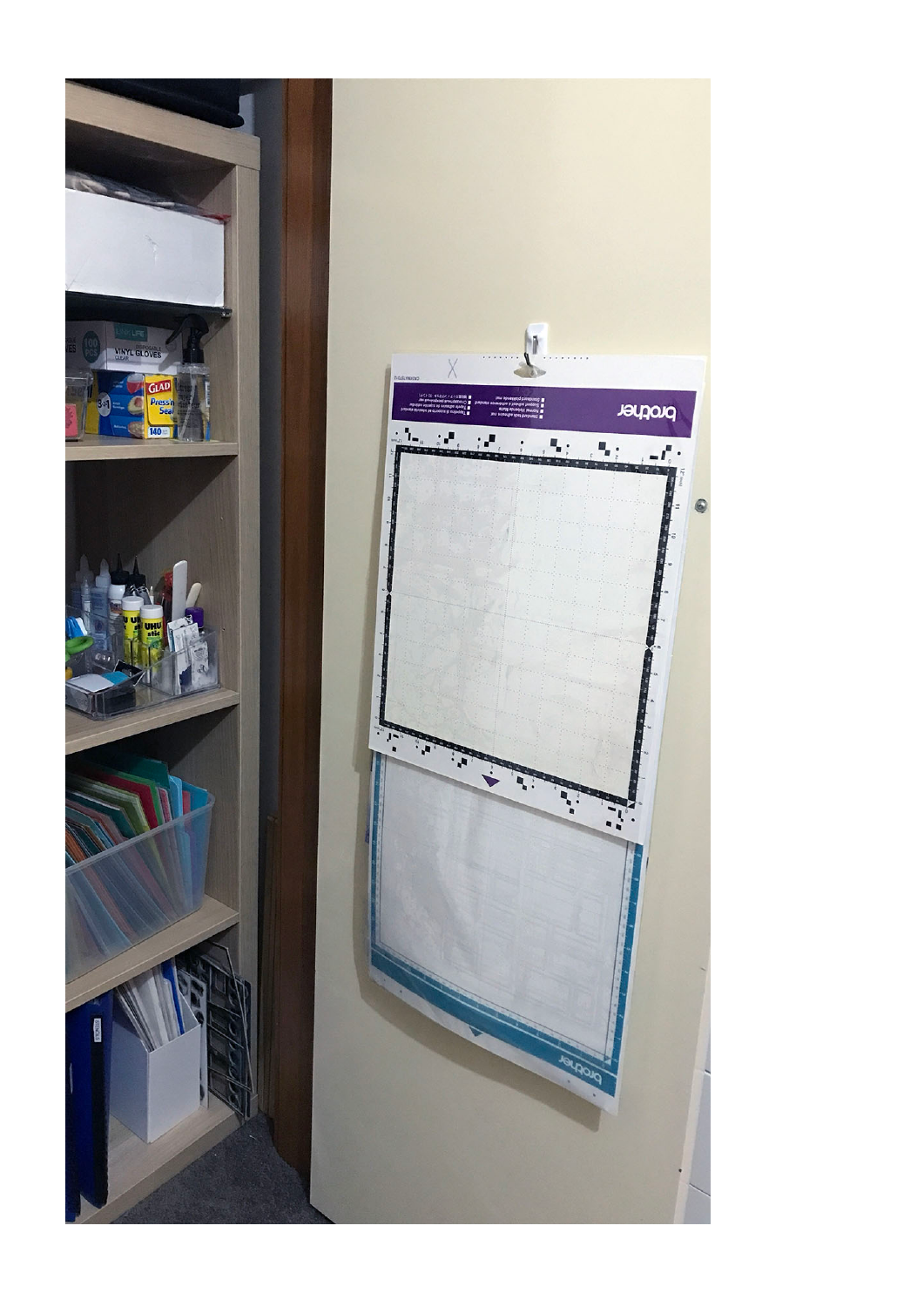You can see up close the type of hook we have but there are lots of similar hooks that you can choose from.



## **Storage Option 3: Hanging from clothes hangers**

We were using this option for quite a while and the only reason we stopped is that we needed the closet space, plus we found that storage option 2 (above) took up a lot less space. However, it is a great way of storing ScanNCut mats since you